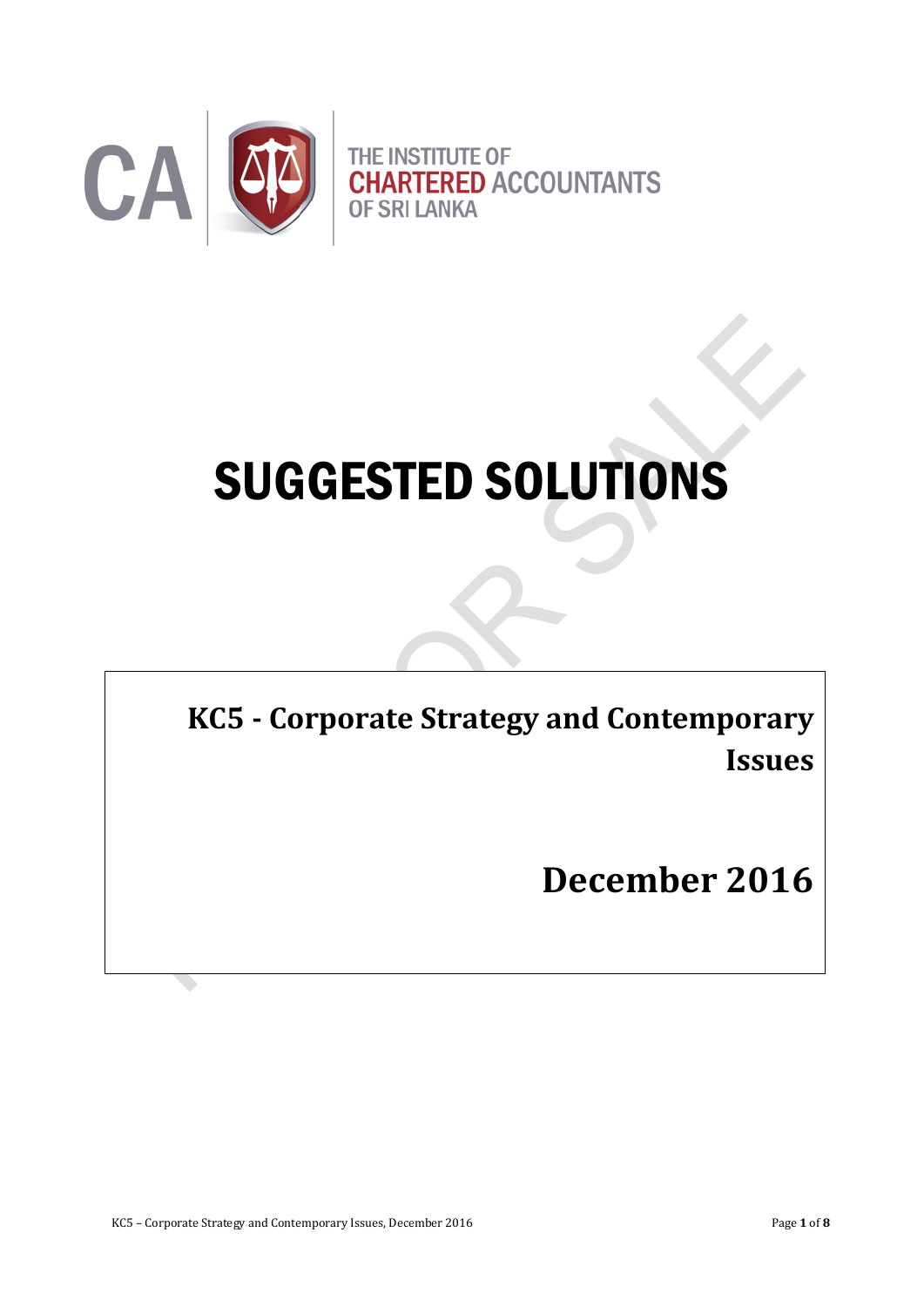#### **Management Report**

To: Director Planning Date:

From: Chief Financial Officer

Recommendations on the applicable strategic analyses, issues and alternatives discussed at the meeting held on…with the Director Planning

#### (a) **TFA Insurance company growth options:**

Applying Ansoff matrix

Market penetration: existing products, existing markets – Increase market share of the existing customers who purchase automobiles from TFA and have insurance from other brokers, by better salesmanship

Product development: New products, existing markets – A new product like a 'life policy' for existing customers buying motor insurance from TFA

Market development: Marketing motor insurance to other customer segments besides your motor insurance customers such as say other customers of Reliable Motor Finance buying leases for registered automobiles not imported through TFA or those who visit TFARW

Diversification: related–horizontal diversification –acquiring another insurance brokering company

#### (b) **Role of HR strategies in TFAIB's strategic capabilities and Competitive advantage**

This question needs to be answered from the perspective of how HR as a strategic capability can contribute to competitive advantage:

For HR to qualify as a strategic capability, HR needs to contribute to the company's capability for VRIN (page 107 of KC5 study pack)

Value to customers: TFA's HR practices in the form of offering comprehensive training contribute to building capabilities in motor engineering that is necessary to create customer value.

Rarity: Here, HR resources need to be rare. TFA's comprehensive in-house training is rare

Inimitability: How TFA's HR practices are difficult for competitors to imitate- TFA's comprehensive training offers integrated and cross-functional training for trainees and they have opportunities for applying for a range of professional preferences. These are difficult for competitors to imitate.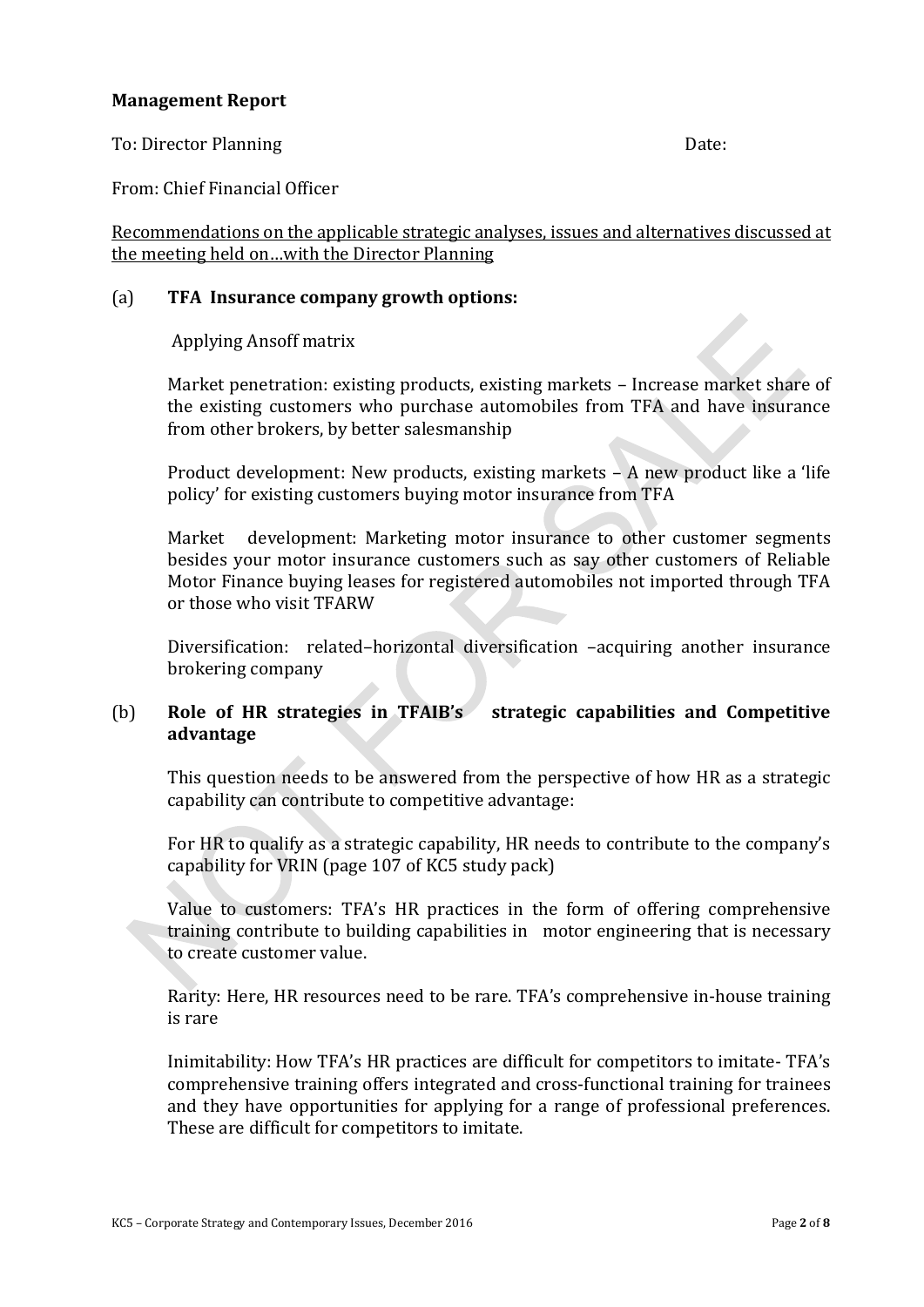Non-substitutability: It is also not easy for competitors to acquire the same advantages by using some other resources. It is not easy for the competitors from the north western region to attract well trained staff of equivalent competencies with a very strong corporate culture such as that is available with TFA and also that offers wide ranging competencies.

#### (c) **Bearings division: Ways in which the supply chain can create value**

- Responsiveness: developing an ability to supply wide ranging needs of customers quickly as the 'waiting time' for a bearing is very short
- Reliability: means ability to deliver the right amount, of the right quality and at the time needed
- Relationships: Reliability and responsiveness helps to build strong relationships
- Operational efficiencies: Minimizing inventory levels without getting into stock out situations .Improving relationships also means the company can negotiate better prices

 $\sim$ 

#### (d) **Business strategies for TFA Rent a Car**

Strategies need to be based on key strategic issues confronting the company

| Important<br>Opportunities and Threats and<br>most<br>important Strengths and Weaknesses                                      |                                                                        |  |  |
|-------------------------------------------------------------------------------------------------------------------------------|------------------------------------------------------------------------|--|--|
| ENVIRONMENTAL ANALYSIS                                                                                                        |                                                                        |  |  |
| Enormous corporate image / brand equity in<br>Motor vehicles (S)                                                              | Can leverage for strategic success                                     |  |  |
| Extended fleet of vehicles (S)                                                                                                | Have capacity to succeed here                                          |  |  |
| Need to improve capacity utilization (W)                                                                                      | Very important to improve profitability                                |  |  |
| Not very customer oriented core/ key<br>customer centric processes (W)                                                        | important to make<br>Very<br>processes<br>customer centric             |  |  |
| Prospects of increased tourism and economic<br>prosperity/prospects in corporate markets<br>(0)                               | Good opportunity to capitalize                                         |  |  |
| High incidence of vehicle losses (T)<br>Low profitability when financial results are<br>evaluated from an EVA perspective (W) | Vulnerability-need to<br>find<br>ways<br>to<br>minimize risk of losses |  |  |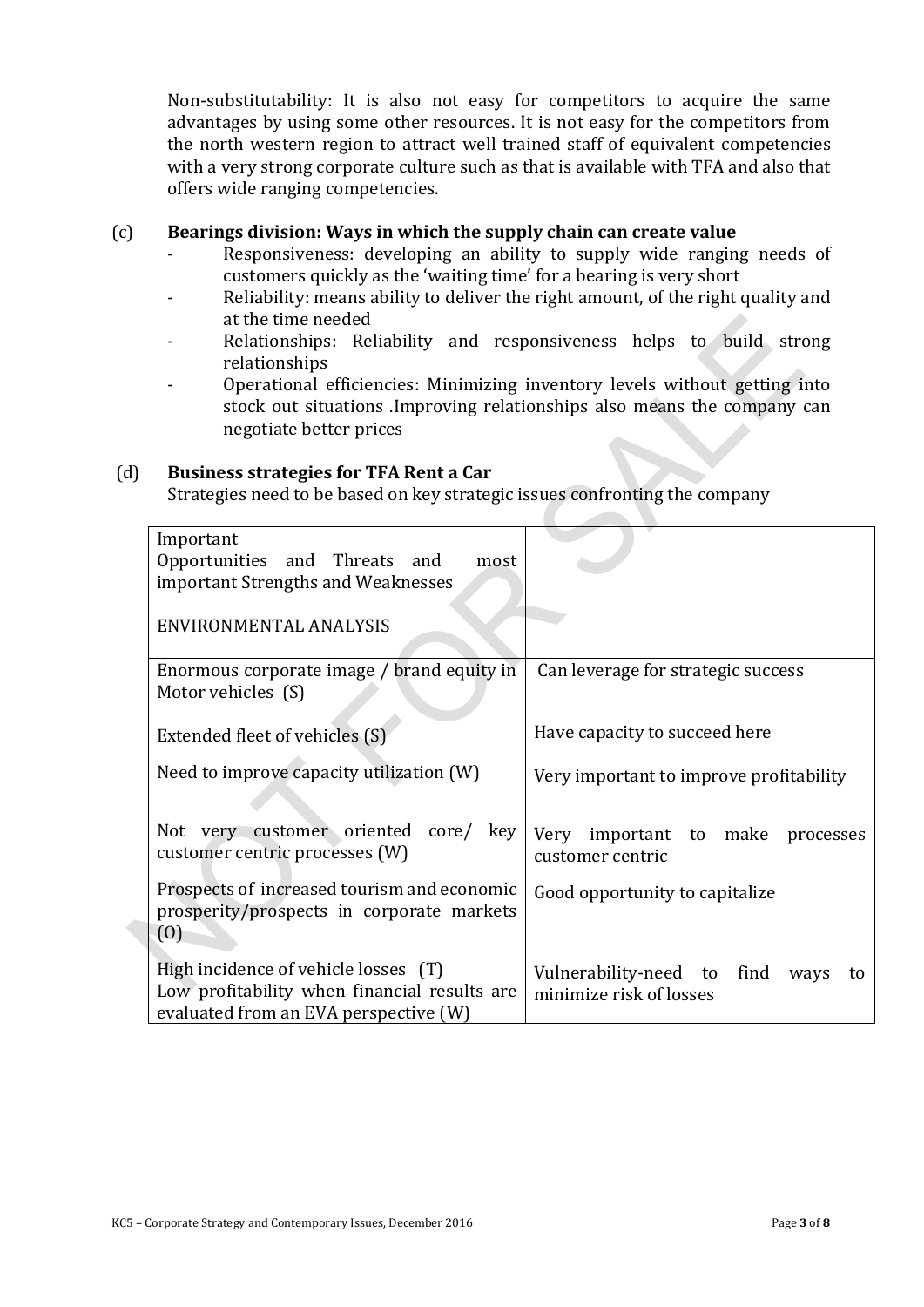Summary:

- i) Low profitability when one takes in to account the EVA of this business, as the financials do not include finance costs and this seem to be due to low capacity utilisation. (W)
- ii) Company's core customer centric processes need to be improved to improve strategic competitiveness. (W)
- iii) Expected high growth prospects in business /corporate markets (O)
- iv) Possible theft of vehicles needs to be addressed (T)
- v) Enormous corporate image (S)
- vi) Capacity for extended range of vehicles (W)

Workings: 2012- {(20\*80,0000/-\*12\*.90+(8\*30,000/-\*12\*.90) }= 19,872 2013-  $\{(20*80, 0000/\cdot*12*.80+(8*30,000/\cdot*12*.80)\}=17,664$ 2014-  $\{ (28*80, 0000/-*12*.70+(10*30,000/-*12*.70) \} = 21,336$ 2015-  $\{(26*90, 0000/\cdot*12*.65+(9*40,000/\cdot*12*.65)\}=21,060$ 2016-  $\{(26*100.0000/\cdot*12*.60+(\frac{9*45.000/\cdot*12*.60)}{8}\} = 21.636$ 

Drop in capacity utilization is one of the major drivers of low profitability (For e.g. if we can improve capacity utilization to 80 percent Turnover:  $26*100.000$ /- $*12*75+9*45.000$ /- $*12*75=27.045$ /= Identification of this fact and need to show how this has been derived

Strategic options:

- i) Increase capacity utilization by ensuring minimisation of the idle non renting days by entering into long term rental agreements with corporate customers that also minimise the disadvantage due to non-imposition of VAT for individual customers from individual operators who will invoice without VAT.
- ii) Improve customer response time from initial trigger point of entering the premises up to renting and exiting the premises by simplifying processes via a process reengineering exercise and also benchmarking core customer centric competitor processes also with the aid of information technology.
- iii) Reduce the risk of loss of vehicles by way of minimizing reliance on individual customers by developing corporate relationships so that vehicles will be rented to employees of corporates, resorting to technology such as obtaining GPS tracking and also by requiring verifiable referees before renting.

### (e) **An Offer to be made for RBF**

The possible valuation is a relative valuation:

Adopting P/E ratio method being a method of 'relative valuation', the only feasible option is Company Y

P/E ratio of Company Y

EPS = (208m)/2m =104/=. Therefore P/E ratio of Company Y=MV per share/EPS  $=$ Rs 700/104' = 6.7 say 7

\*adjusting for trading loss to enable valuation unaffected by 'trading' activity.

For a relative valuation we need to moderate the P/E ratio of company Y with a definitive known valuation to factor RBFs current relative performance on vital considerations such as say: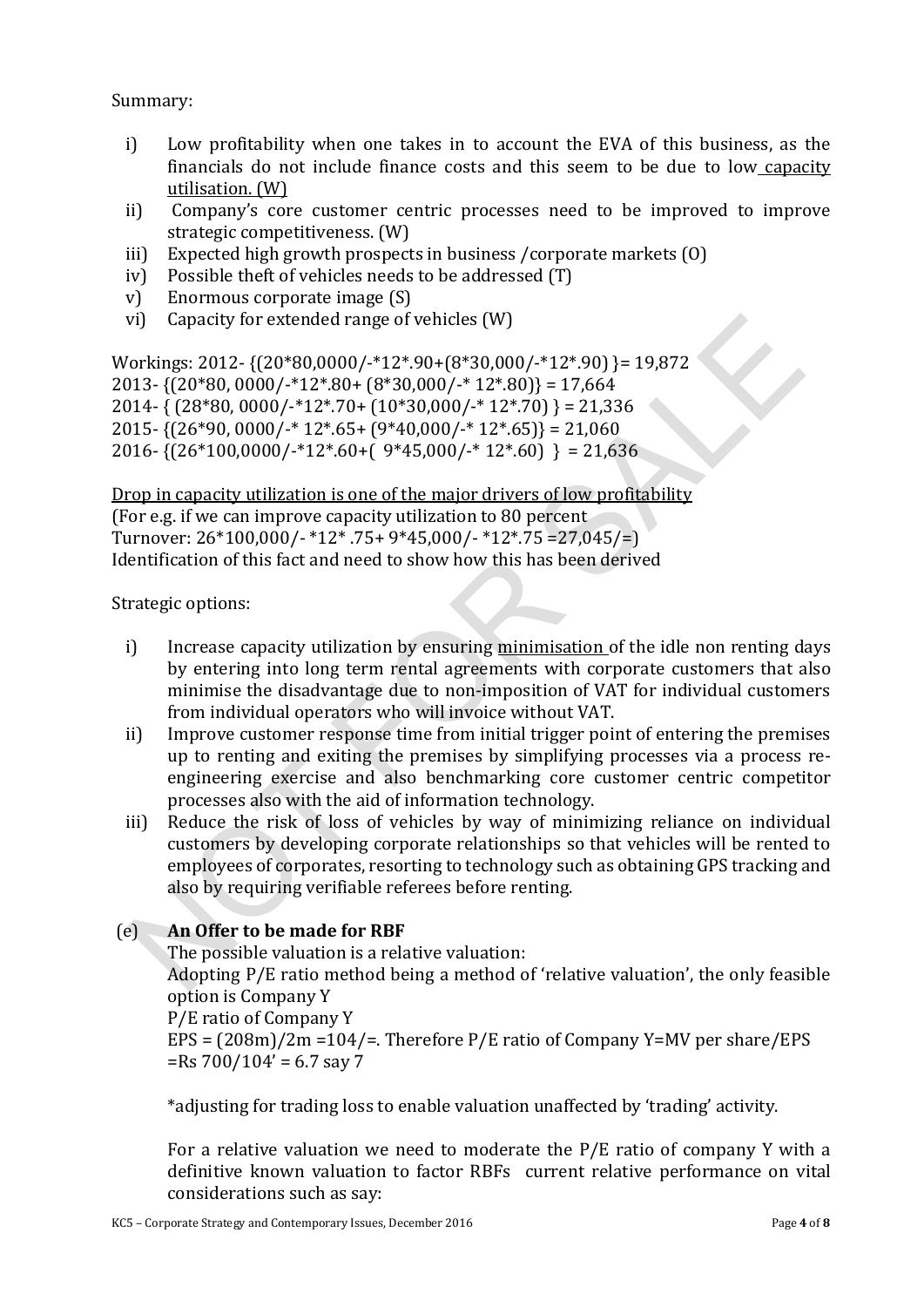Risk compared to company Y and business experience as well as staff expertise. On all three categories RBF is inferior .Hence a relative P/E of for example 3.5 may be used.

Accordingly RBF valuation =EPS\* 5 RBF EPS = (244m)/2m = 122/= Hence value per share of RBF on a relative valuation is 122/=\* 5 /= 610/=

\*Adjusted for trading profit

#### (f) **Advice on changes to be proposed for the RBF Company**

#### **Workings:**

Summary of key comparative financial indicators/ parameters:

|                                            | <b>RBF</b> | X                                 |           | Z        |
|--------------------------------------------|------------|-----------------------------------|-----------|----------|
| Interest yields:                           |            |                                   |           |          |
| Interest Income/ business                  |            |                                   |           |          |
| portfolios                                 | 2044/4925  | 12,199/56,733 2644/9129 1501/6815 |           |          |
|                                            | $=41%$     | $= 21 \%$                         | 28%       | 22%      |
| Borrowing rates:                           |            |                                   |           |          |
| (reflecting perceived risk)                |            |                                   |           |          |
| Interest expense/total                     |            |                                   |           |          |
| borrowings                                 | 964/5594   | 6075/57,207 1502/10,558 886/7328  |           |          |
|                                            | $=17%$     | 11%                               | 14%       | 12%      |
| NIM based on core business                 |            |                                   |           |          |
| Portfolios = net interest income 1080/4915 |            | 6124/56733                        | 1142/9129 | 615/6815 |
| Portfolios                                 | 22%        | 11%                               | 13%       | 9%       |

In most industries companies differ significantly from each other with respect to the way they strategically position their products in the market in terms of such factors as say the market segments they serve, product range, quality, advertising intensity etc. Because of these differences in most industries it is possible to observe groups of companies that seem to follow different strategies. These different groups are termed strategic groups. In the LFC industry as given in this case, the companies RBF Plc., and competitor company Y, seem to be in one group as much as X and Z seem to be in another group when we take into account the dimensions of their positioning strategies.

The similarities of strategies of the two groups

RBF Plc and Company Y - High risk customer groups/products( more unsecured lending in portfolio- **only** 12% under secured category in RBF and 29% in Y), charging higher rates of interest, more intense credit follow-up and hence higher follow up costs, and higher interest costs, limited geographic coverage/regional presence, low product variety.

 $\overline{\langle}$ 

z.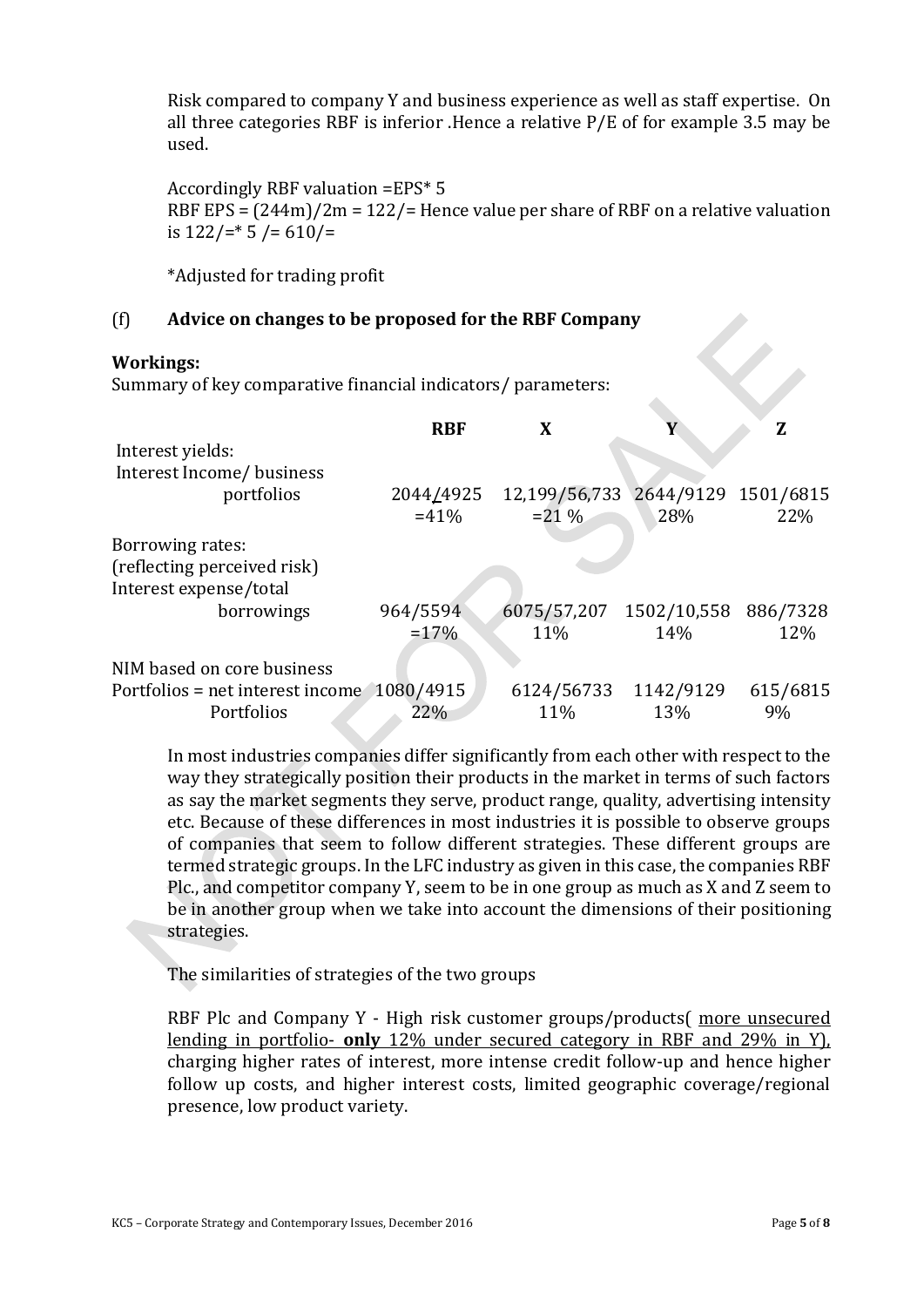Company X and Company Z - Lesser risk customer groups/products(more secured lending in portfolio 92% in X and 78% in Z under secured category), lower interest costs, low follow up costs, broader geographic coverage/Island wide presence (need to take in to account the futuristic positions prospective expansion for company Z)

Identifying possible competitive advantages and changes to competitive strategy:

It may be seen from this analysis that RBF Plc is underperforming in the product group-leasing and hire-purchase of vehicles (low risk products as they are secured) compared to their strategic group competitor company Y and therefore may strategize to increase its portfolio in the leasing and HP business as this is a segment where RBF is in possession of core competencies to exploit this market segment for non- corporates as most corporates are serviced by banks and larger finance companies who are able to lend at lower rates of interest due to their lower cost of funds.

Also by such a migration RBF also can reduce its risk profile by having more lending supported by tangible securities as well as lower its operating costs. Also getting in to lower risk levels would enable RBF to get a better 'rating' that will enable it to borrow at lower rates of interests and make the company more competitive.

#### (g) **Corporate Governance**

According to corporate governance guidelines applicable to LFCs, chairman will have to be a non-executive director and hence the same person cannot be the chairman as well. The reason being to preserve the independence towards the stakeholders.

#### (h) **Risk Management Strategies**

#### Interest rate risk:

RBF has two SBUs, namely small business financing and leasing /HP and RBF is now strategizing to increase its presence in lasing /HP.

Interest rate risk arises primarily due to miss-match in the maturity profile of the interest bearing assets and liabilities in its portfolio

In regard to assets side there is a miss- match in the leasing portfolio because liabilities funding these assets, are on an average of only 1-2 years against assets with a maturity cycle of 4-5 years.

But in regard to the SME portfolio such a miss- match does not exist because average lending is for only 1 year and can be funded with liabilities maturing in 1 to 2 years.

Hence there is a higher interest rate risk in connection with the leasing portfolio and may be better managed by financing strategies such as increasing long term funding such as securitization, interest rate swaps etc.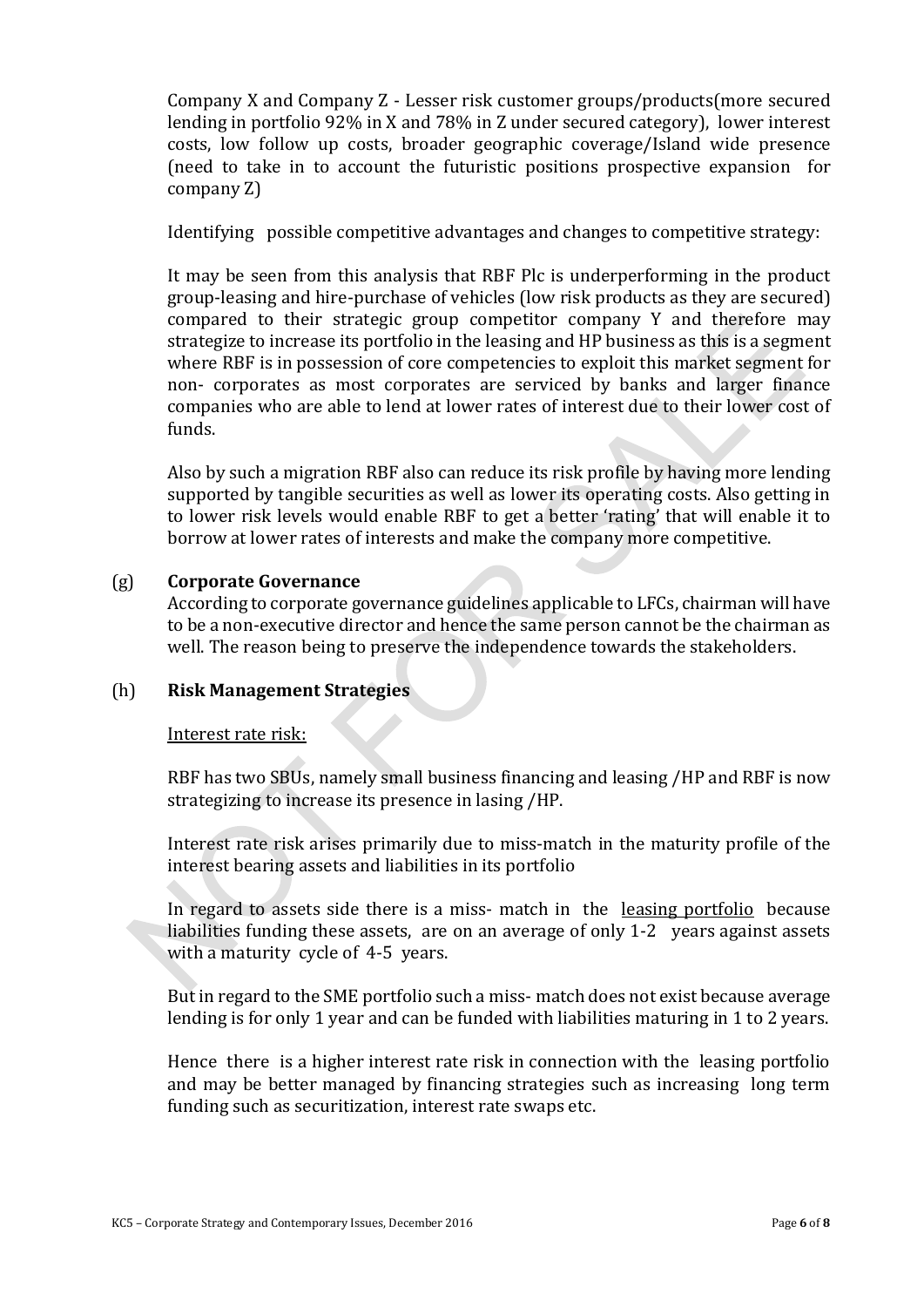#### Credit Risk:

With the reconstitution of the portfolio spread to minimize lending to informal small business category and partly investing in leasing and HP which are secured RBF will minimize credit risk.

Higher supervisory controls, regular internal audits and pre granting controls such as effective cash flow based evaluations and following exact business processes as per the customary credit manuals for the small business categories will help manage risks better.

In the area of Leasing and HP proper valuations and vehicle inspections will help manage risks.

For all categories evaluation of customer credit rating through CRIB is an effective control.

#### Liquidity Risk

As a part of large group and lesser perceived risk by rationalizing the portfolio risk it will be easier for RBF to resort to increased bank borrowing to accommodate growth. Also its fixed assets also can be given as security or alternatively RBF may consider liquidating the fixed assets to improve liquidity risk.

#### Market risk

Since it is not proposed to exit the trading portfolio market risk exists for less than 10% of the company's portfolio.